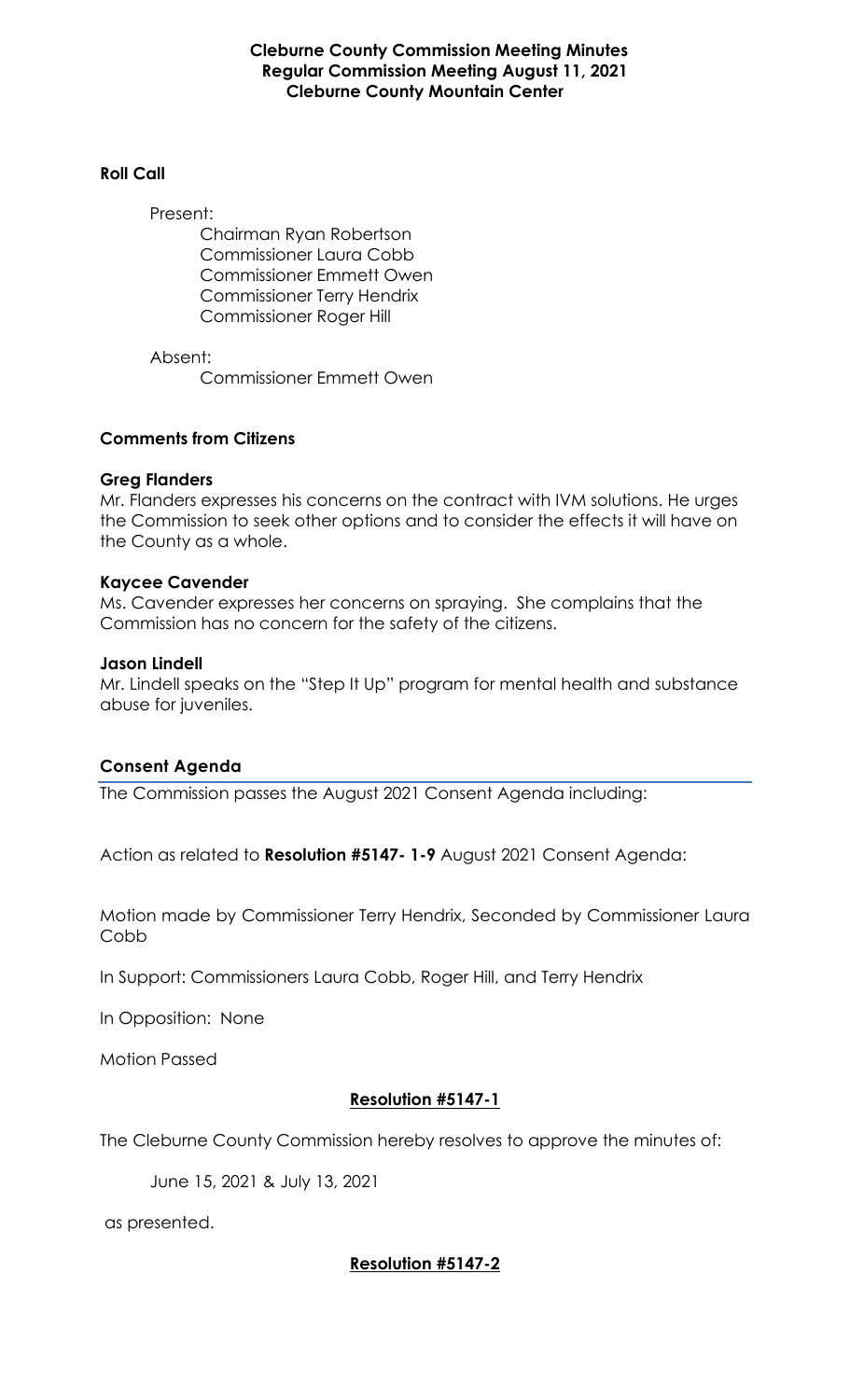The Cleburne County Commission recognizes the following board appointment statuses as of this meeting:

| <b>Resignations:</b><br>Hospital Board | Melissa Cofield |
|----------------------------------------|-----------------|
| <b>Vacancies:</b>                      | <b>None</b>     |
| <b>Board Appointments:</b>             | None            |

# **Resolution #5147-3**

Whereas**,** the Cleburne County Commission has asked to approve all purchase orders over \$5,000.

Therefore**,** the Cleburne County Commission hereby approves the following requests:

| \$10,000 |
|----------|
| \$18,200 |
| \$49,950 |
|          |

## **Resolution #5147-4**

Whereas, the Cleburne County Commission must from time to time seek bids for certain supplies, equipment, and services in order to ensure efficient and effective operations of county initiatives while ensuring all state purchasing laws are abided by.

Therefore, the Cleburne County Commission authorizes the County Engineer to renew the following annual maintenance supply bid:

Fleet Maintenance – Diesel – Matthews Truck Repair

### **Resolution #5147-5**

WHEREAS, the Cleburne County Commission must from time to time seek bids for certain supplies, equipment, and services in order to ensure efficient and effective operations of county initiatives while ensuring all state purchasing laws are abided by.

Therefore, the Cleburne County Commission authorizes the County Engineer to seek bids for the following annual maintenance supplies:

Annual In-Place Plant mix Annual Bituminous Treatment Resurfacing Annual Traffic Striping, Markings, and Markers Annual Micro Surfacing Annual Hot Asphalt Plant mix Annual Cold Asphalt Plant mix Annual Crushed Aggregate (Stone)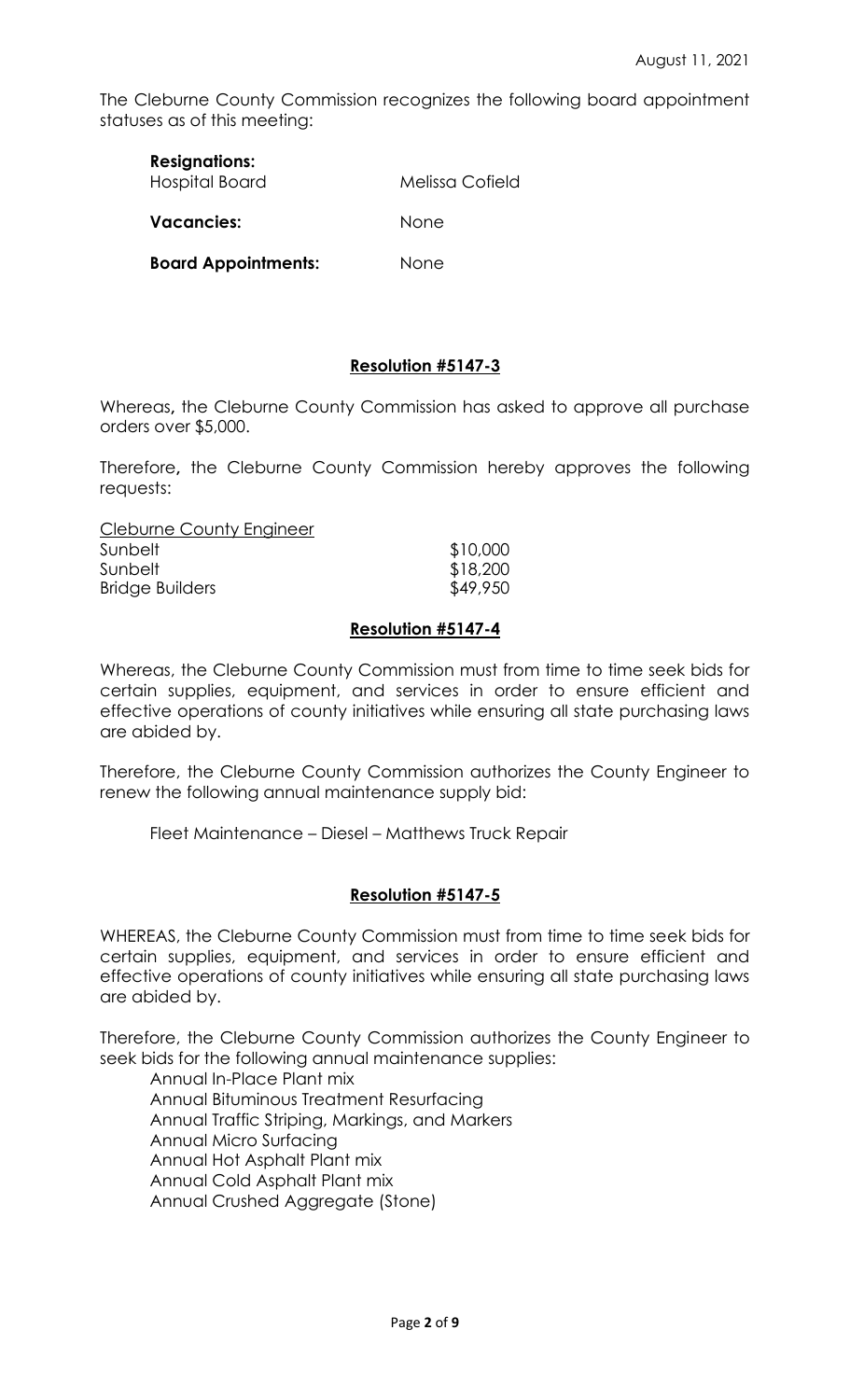## **Resolution #5147-6**

Whereas, The Health Insurance Portability and Accountability Act of 1996 (HIPAA) is a federal law that requires the creation of national standards to protect sensitive patient health information from being disclosed without the patient's consent or knowledge; and

Whereas, the US Department of Health and Human Services (HHS) has issued the HIPAA Privacy Rule to implement the requirements of HIPAA; and

Whereas, the HIPAA Security Rule protects a subset of information covered by the Privacy Rule.

Therefore, the Cleburne County Commission adopts the attached HIPAA policy.

## **Resolution #5147-7**

Whereas, the Cleburne County Commission concurs that the provision of direct allocation to the 12 Fire Departments throughout the County for Personal Protective Equipment such as safety gear will serve a public purpose which is a need within the County and will eliminate a threat to public health and the fire departments throughout the County regardless of household income.

Now, therefore, be it resolved by the Cleburne County Commission as follows: The Chairman is hereby authorized to execute a request, with appropriate assurances, to the State of Alabama Department of Economic and Community Affairs, Community and Economic Development Division, requesting Fiscal Year 2020 – 2021 Community Development Block Grant Funds – CV in the amount of \$200,000 for the purchase of Personal Protective Equipment / Safety Gear to be allocated among the County Fire Departments which serve the Cleburne County Community.

# **Resolution #5147-8**

Whereas, the Cleburne County Commission has adopted a policy that disallows the cashing out of compensatory time; and

Whereas, the County Engineer has requested that the Commission deviate from this policy to allow his engineering staff and his environmental staff to cash out compensatory time that has accrued and will continue to accrue through the payroll 21-23 process; and

Whereas, the overtime line in the environmental budget will need to be increased to allow for the deviation.

Therefore, the Cleburne County Commission authorizes the one-time deviation to the Compensatory Policy and approves the pay out of the compensatory time of the County Engineer's engineering and environmental staff through the payroll 21-23 process.

Furthermore, the Cleburne County Commission authorizes the County Administrator to adjust the overtime line in the Environmental Budget to allow for this one-time deviation from the policy.

### **Resolution #5147-9**

Whereas, the Cleburne County Commission currently participates in the Senior Community Service Employment Program; and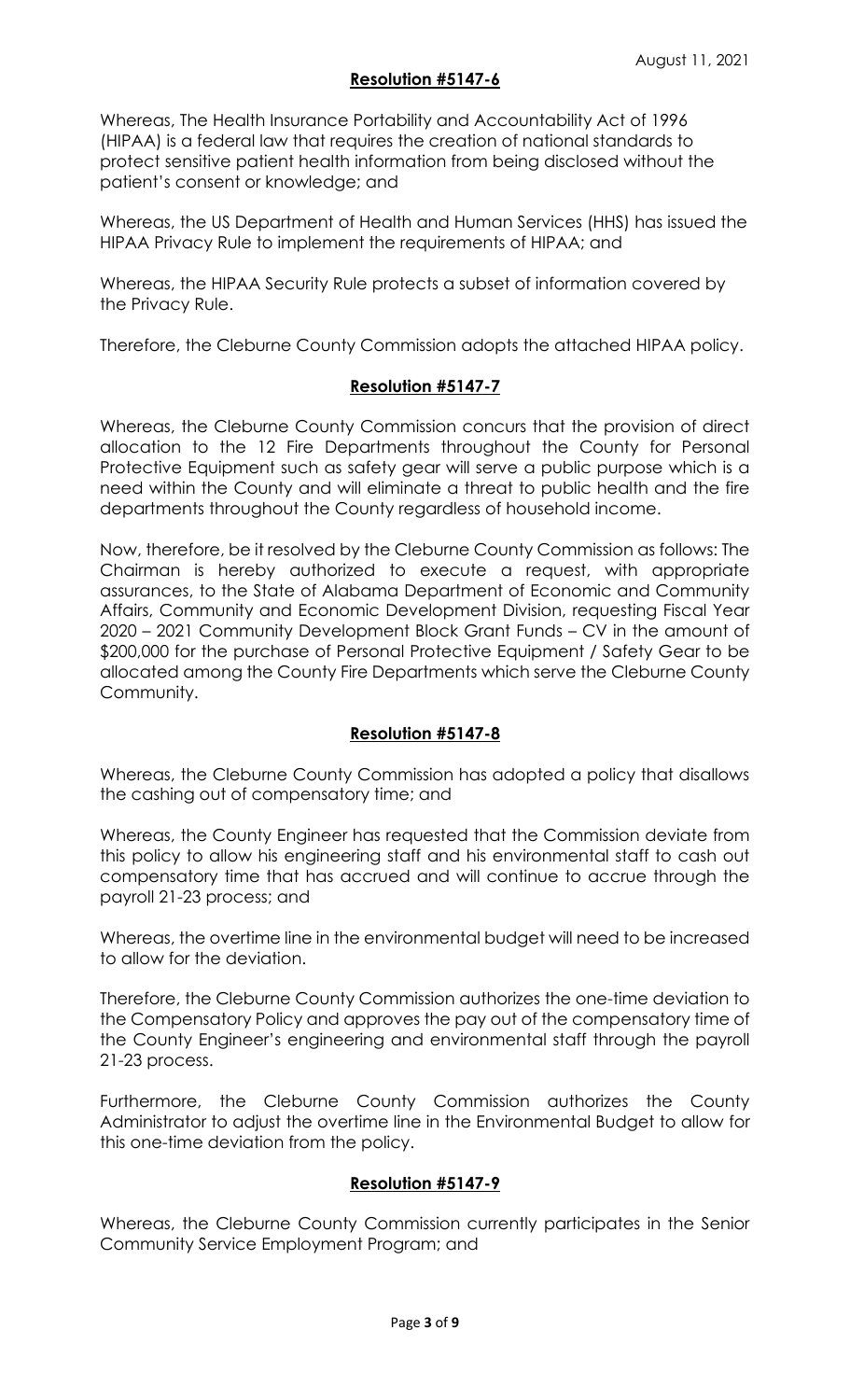Therefore, the Cleburne County Commission authorizes the Chairman to sign all necessary participation documents.

## **New Business:**

## **A. Restricted spraying**

Action as related to **Resolution #5148** Restricted spraying

Motion made by Commissioner Laura Cobb, Seconded by Commissioner Roger Hill

In Support: Commissioner Cobb and Roger Hill

In Opposition: Commissioner Hendrix

## **Resolution #5148**

Whereas, the Cleburne County Commission has heard the concerns associated with the spraying of herbicides for roadside maintenance; and

Whereas, the Commission agrees that herbicides should not be used near waterways; and

Whereas, the Commission believes that spraying is necessary in high risk areas.

Therefore, the Cleburne County Commission discontinues the use of chemicals for the purpose of routine roadside turf suppression but authorizes the limited use of chemicals only for high risk areas excluding waterways.

# **B. County Transportation Plan**

Action as related to **Resolution #5149** County Transportation Plan

Motion made by Commissioner Terry Hendrix, Seconded by Commissioner Laura Cobb

In Support: Commissioners Roger Hill and Terry Hendrix

In Opposition: Commissioner Cobb

Amended Motion Passed

*Commissioner Hendrix makes motion to amend the resolution for projects 3, 6, and 8.*

*Commissioner Cobb asks for the recommendations from the County Engineer.*

*County Engineer Lee Estes states that the projects are not listed top to bottom and that all the projects need to be done regardless.*

*Commissioner Cobb makes note that District 1 is not a priority when it comes to road projects.*

*Commissioner Hendrix makes a motion to vote on the amended motion.*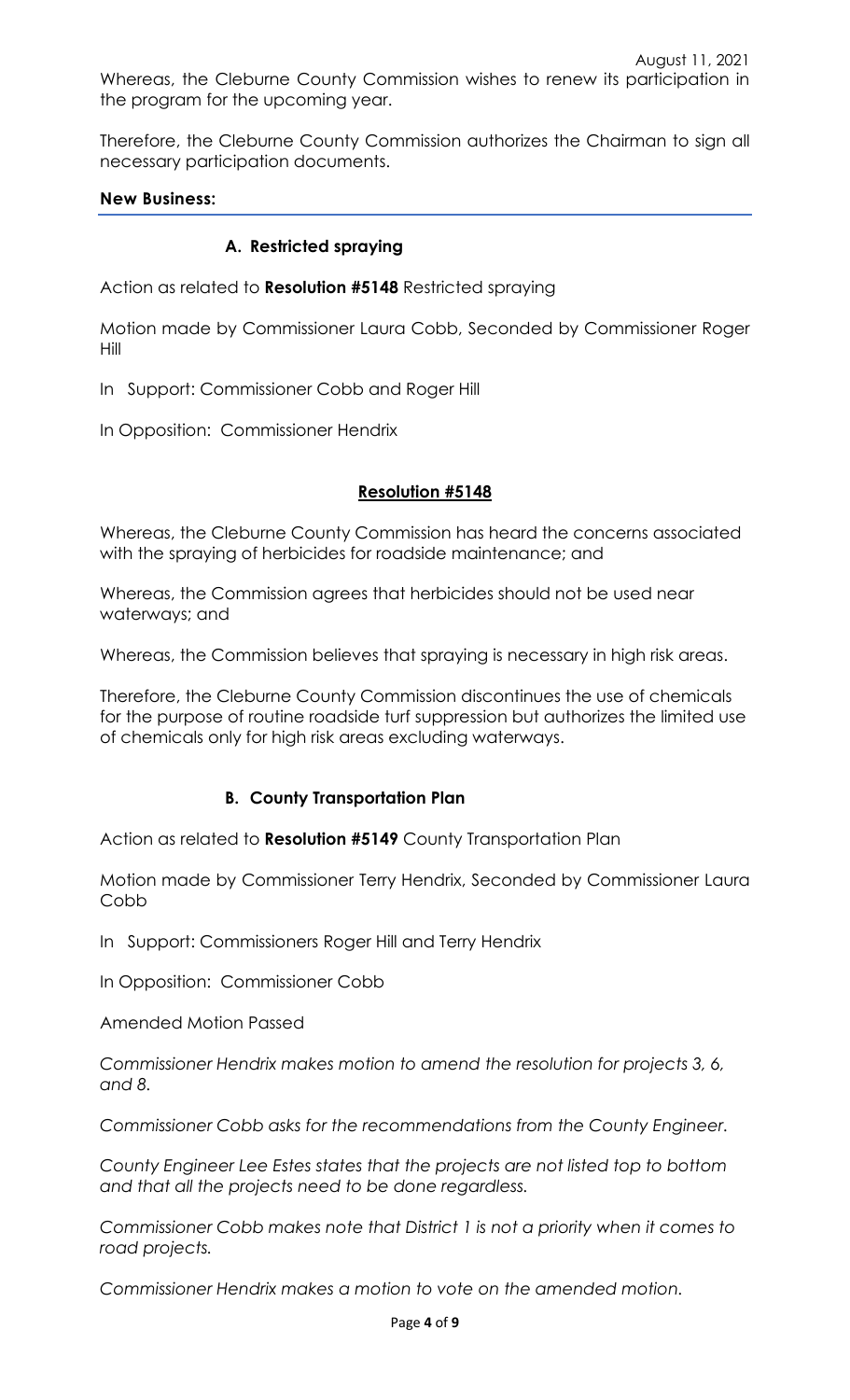## **Resolution #5149**

Whereas, the Rebuild Alabama Act requires that an annual Transportation plan be adopted for the next fiscal year by the County Commission no later than August 31; and

Whereas, the County Engineer has provided a list of possible projects with his recommendations for which expenditures are intended to be made in the next fiscal year.

Therefore, the Cleburne County Commission approves the following projects to be included in the Transportation Plan:

Project 3: County Road 43 from the intersection of County Road 49 to County Road 37 (3.0 miles) \$178,842

Project 6: County Road 25 from the intersection of County Road 10 to County Road 75 (2.4 miles) \$156,921

Project 8: County Road 41 from the intersection of HWY 46 to County Road 10 (4.6 miles) \$682,554

## **C. Authorize renewal of roadside maintenance contract**

Action as related to **Resolution #5150** Authorize renewal of roadside maintenance contract

Motion made by Commissioner Laura Cobb, Seconded by Commissioner Terry **Hendrix** 

In Support: Commissioner Terry Hendrix

In Opposition: Commissioners Laura Cobb and Roger Hill

Motion did not pass

### **Resolution #5150**

Whereas, the County Engineer has asked the Commission to renew the roadside maintenance bid for the upcoming year; and

Whereas, the Engineer believes this is the most cost efficient option as it secures the prices that are already in place.

Therefore, the Cleburne County Commission authorizes the County Engineer to renew the roadside maintenance bid with IVM solutions for the upcoming year.

*County Engineer Lee Estes states that the prices are still the same as long as it gets locked in.*

*Commissioner Hill asks the County Engineer if there will be mowing.*

*County Engineer Lee Estes states there will be.*

*Commissioner Cobb suggests hiring a different company and asks to amend the resolution.*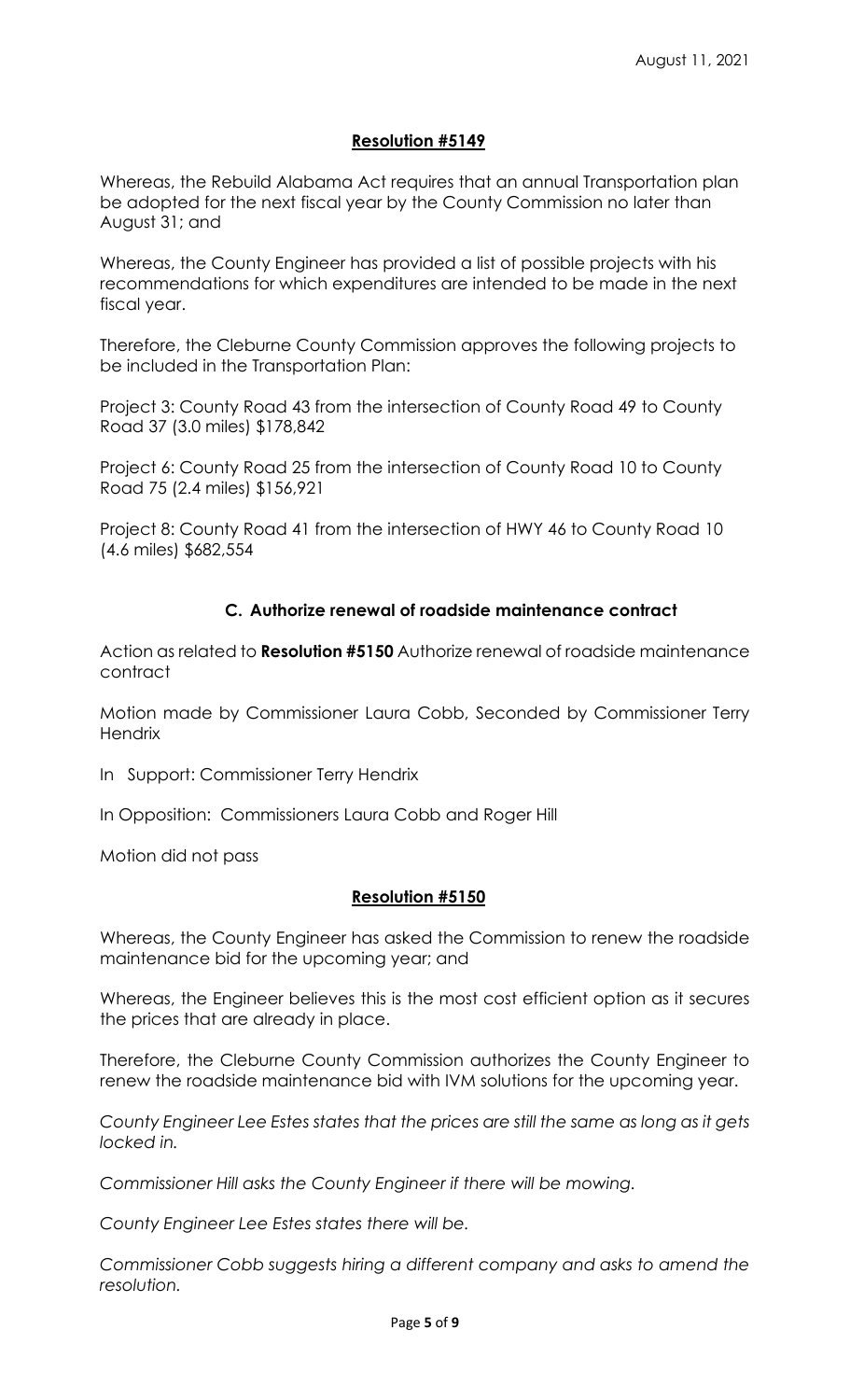*Commissioner Hendrix states there is no reason to amend.*

*County Attorney Jason Odom states there is a meeting set aside with the company to go over the contract.*

*Commissioner Cobb makes motion to table until next meeting.*

*Motion to table dies for lack of support.*

*Commissioner Hendrix states there will be an increase to the prices if they are not locked in.*

*Commissioner Hill asks if there have been any other offers.*

*County Engineer Lee Estes states there are not any.*

### **D. Amended COOP**

Action as related to **Resolution #5151** Amended COOP

Motion made by Commissioner Roger Hill, Seconded by Commissioner Laura Cobb

In Support: Commissioners Laura Cobb, Roger Hill, and Terry Hendrix

In Opposition: None

Motion Passed

#### **Resolution #5151**

Whereas, Cleburne County has experienced an increase in COVID-19 cases; and

Whereas, the Commission believes a policy is needed to define practice and procedures related to COVID-19 situations.

Therefore, the Cleburne County Commission adopts the attached amended Continuity of Operations Plan.

#### **Reports from staff:**

- **A.** County Administrator Kim Brown is not present.
- **B.** County Engineer Lee Estes has no updates.
- **C.** County Attorney Jason Odom has no updates.

*Attorney Hope Hicks suggests the Commission go into Executive Session.*

#### **E. Executive Session**

Action as related to **Resolution #5152** Executive Session

Motion made by Commissioner Laura Cobb, Seconded by Commissioner Terry **Hendrix**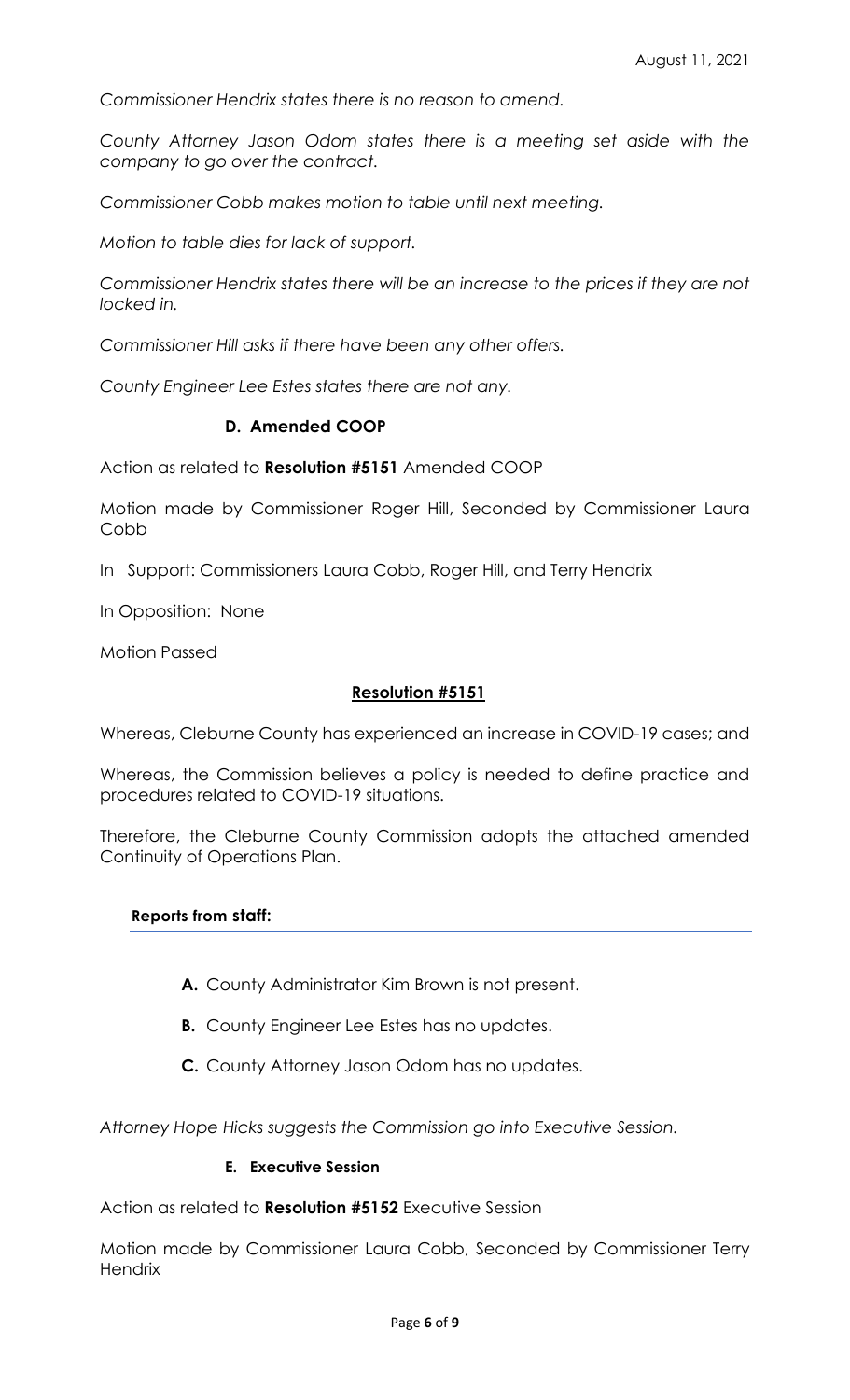In Opposition: None

# **Resolution #5152**

The Commission goes into Executive Session.

*Regular meeting is back in session.*

# *Add to agenda the resignation of County Administrator Kim Brown*

*Motion made by Commissioner Hendrix, Seconded by Commissioner Cobb*

*In Support: Commissioners Laura Cobb, Terry Hendrix, and Roger Hill*

*In Opposition: None*

# *Add to agenda the temporary duties given to the Finance Clerk*

*Motion made by Commissioner Hendrix, Seconded by Commissioner Cobb*

*In Support: Commissioners Laura Cobb, Terry Hendrix, and Roger Hill*

*In Opposition: None*

# *Add to agenda to task the HRO with applications for new County Administrator*

*Motion made by Commissioner Hendrix, Seconded by Commissioner Cobb*

*In Support: Commissioners Laura Cobb, Terry Hendrix, and Roger Hill*

*In Opposition: None*

# *Add to agenda the American Rescue Plan*

*Motion made by Commissioner Cobb, Seconded by Commissioner Hendrix*

*In Support: Commissioners Laura Cobb, Terry Hendrix, and Roger Hill*

*In Opposition: None*

# *Add to agenda to solicit bids for Roadside Maintenance*

*Motion made by Commissioner Cobb, Seconded by Commissioner Hendrix*

*In Support: Commissioners Laura Cobb, Terry Hendrix, and Roger Hill*

*In Opposition: None*

# **F. Resignation of County Administrator**

Action as related to **Resolution #5153** Resignation of County Administrator

Motion made by Commissioner Terry Hendrix, Seconded by Commissioner Laura Cobb

In Support: Commissioners Laura Cobb, Roger Hill, and Terry Hendrix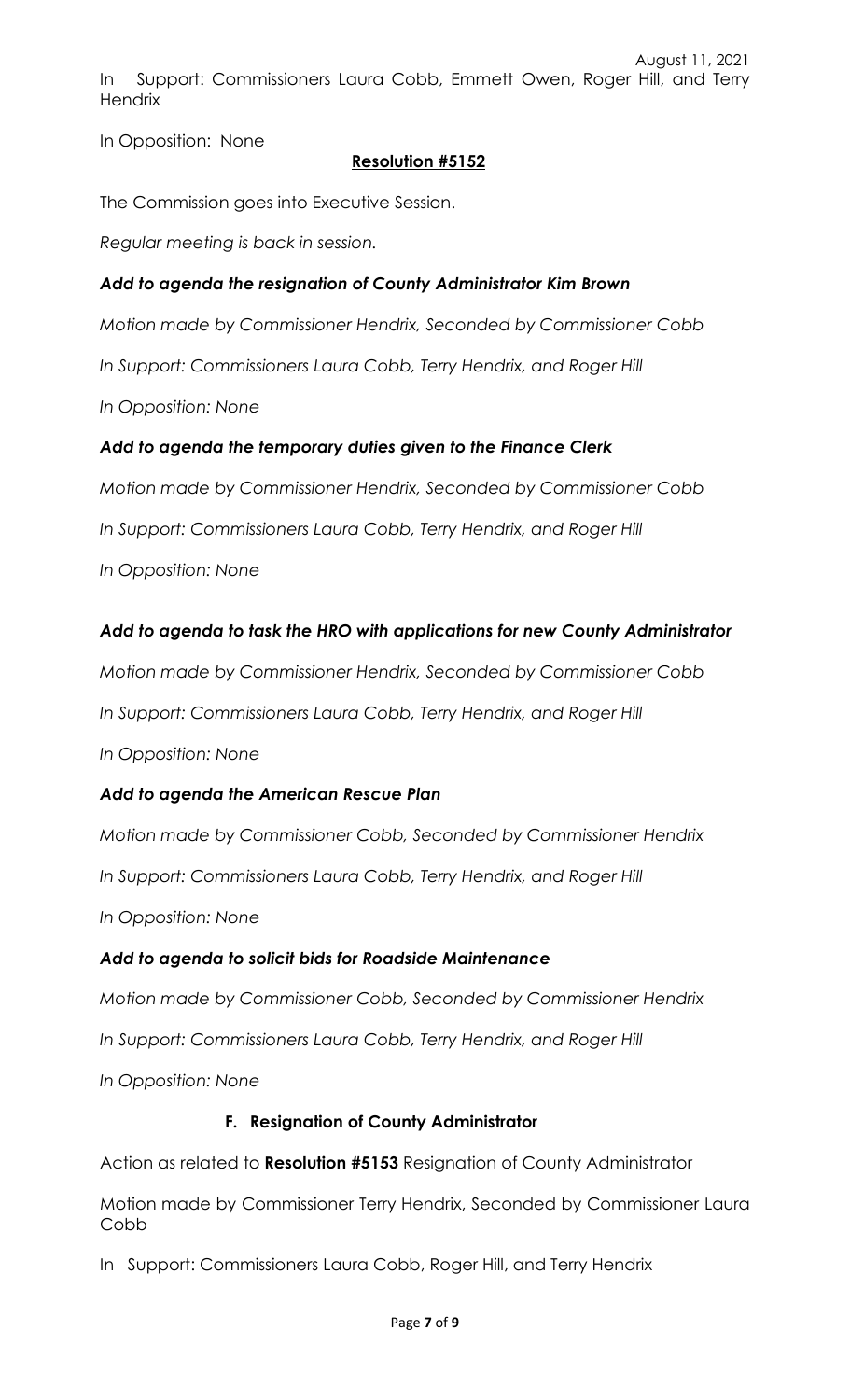Motion Passed

## **Resolution #5153**

Accept the resignation of County Administrator Kim Brown and authorize Attorney Hope Hicks to negotiate severance package with Ms. Brown in exchange for global release of any claims Ms. Brown may have against the County Commission. The Commission will vote on severance package next meeting.

### **G. Temp Duties for Finance Clerk**

Action as related to **Resolution #5154** Temp Duties for Finance Clerk

Motion made by Commissioner Laura Cobb, Seconded by Commissioner Roger Hill

In Support: Commissioners Laura Cobb, Roger Hill, and Terry Hendrix

In Opposition:

Motion Passed

### **Resolution #5154**

Temporarily increase the duties of the Finance Clerk during the transition caused by the Administrator's departure and temporarily increase her compensation to Grade Nine base salary beginning 8/11/2021 through 9/30/2021.

### **H. Task HR Attorney with applications**

Action as related to **Resolution #5155** Task HRO with applications

Motion made by Commissioner Terry Hendrix, Seconded by Commissioner Laura Cobb

In Support: Commissioners Laura Cobb, Roger Hill, and Terry Hendrix

In Opposition:

Motion Passed

### **Resolution #5155**

Authorize the HR Officer to advertise for applications to fill the position(s) being vacated by the Administrator's departure.

### **I. Authorize Signature**

Action as related to **Resolution #5156** Authorize Signature

Motion made by Commissioner Terry Hendrix, Seconded by Commissioner Roger Hill

In Support: Commissioners Laura Cobb, Roger Hill, and Terry Hendrix

In Opposition: None